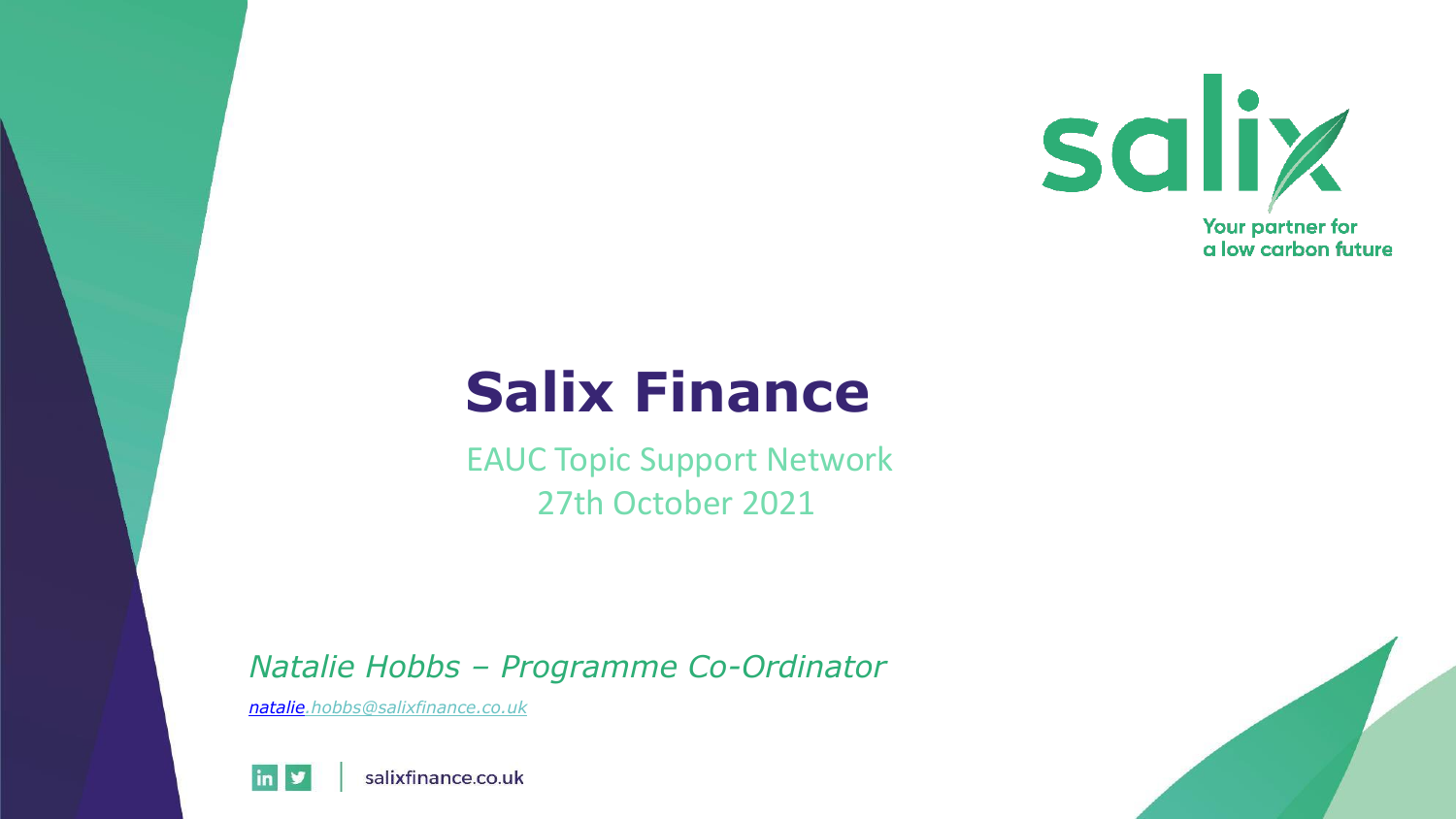# **Content**

• **Salix Loan Scheme** • **Scottish Funding Council Schemes**  • **Case Studies** • **COP26 Diary**



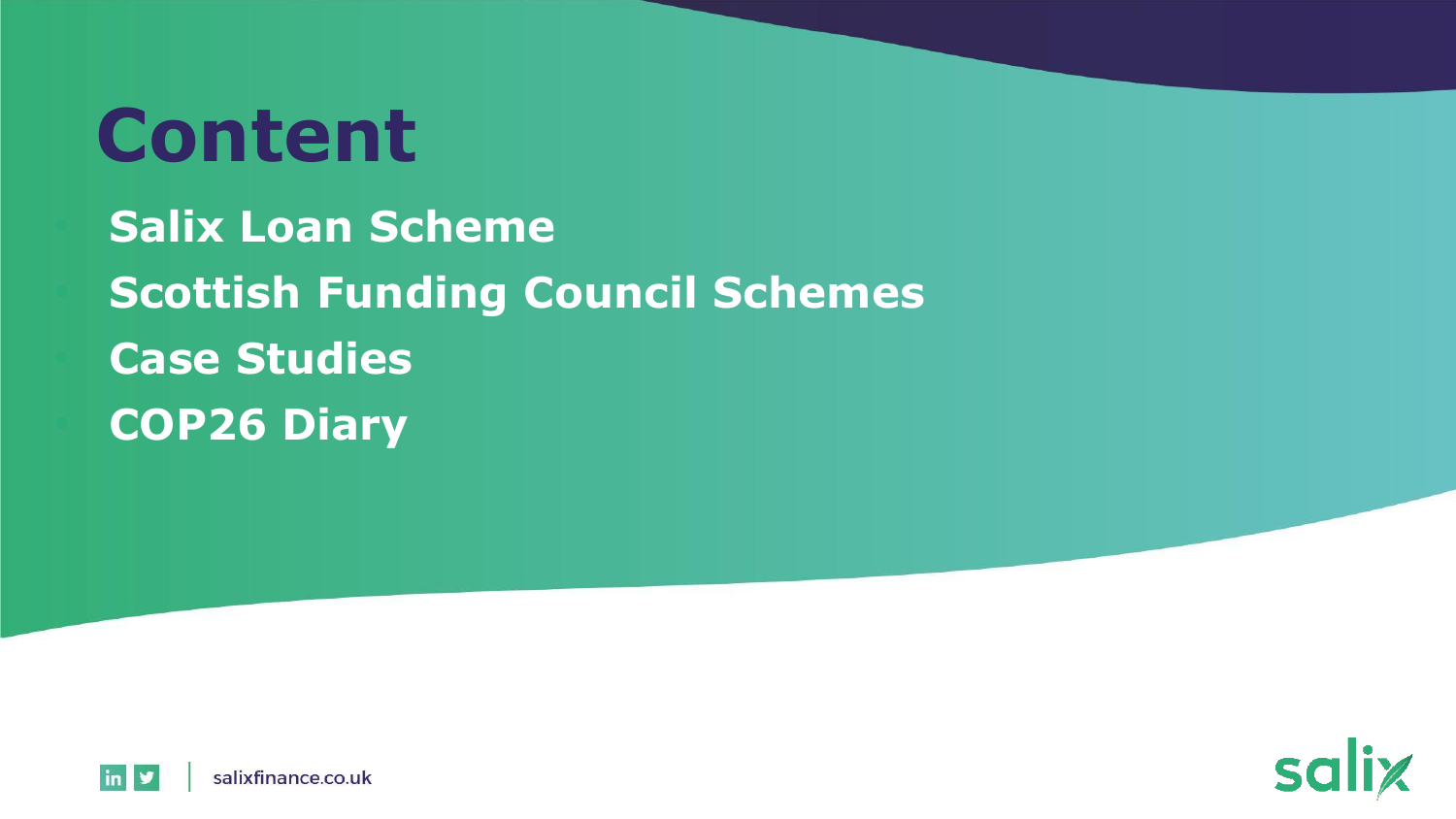# **Salix Loan Schemes**



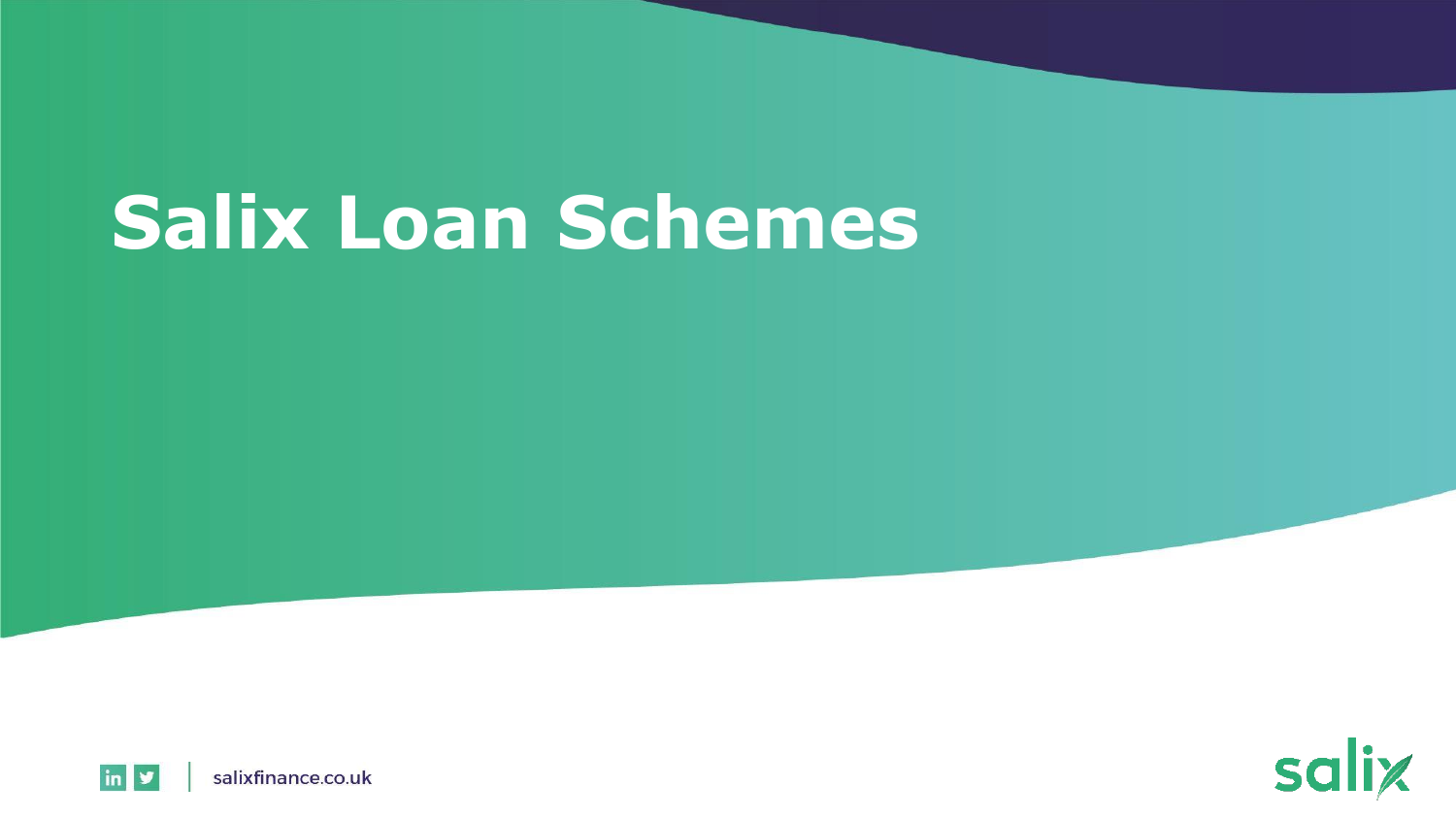#### **Green Public Sector Estates Decarbonisation Scheme**

- Scottish Government announced £95m, over the next 5 years, to aid the decarbonisation of Scotland's public sector estate and contribute to climate change and net zero targets.
- The new [Green Public Sector Estates Decarbonisation Scheme](https://www.gov.scot/publications/scottish-green-public-sector-estate-decarbonisation-scheme-information-note---june-2021/) was launched in June 2021 consisting of 3 components:
	- Scottish Public Sector Energy Efficiency Loan Scheme
	- Scottish Central Government Energy Efficiency Grant Fund
	- Scottish Public Sector Non-Domestic Energy Efficiency Frameworks (NDEEF) and Project Support Unit (PSU).

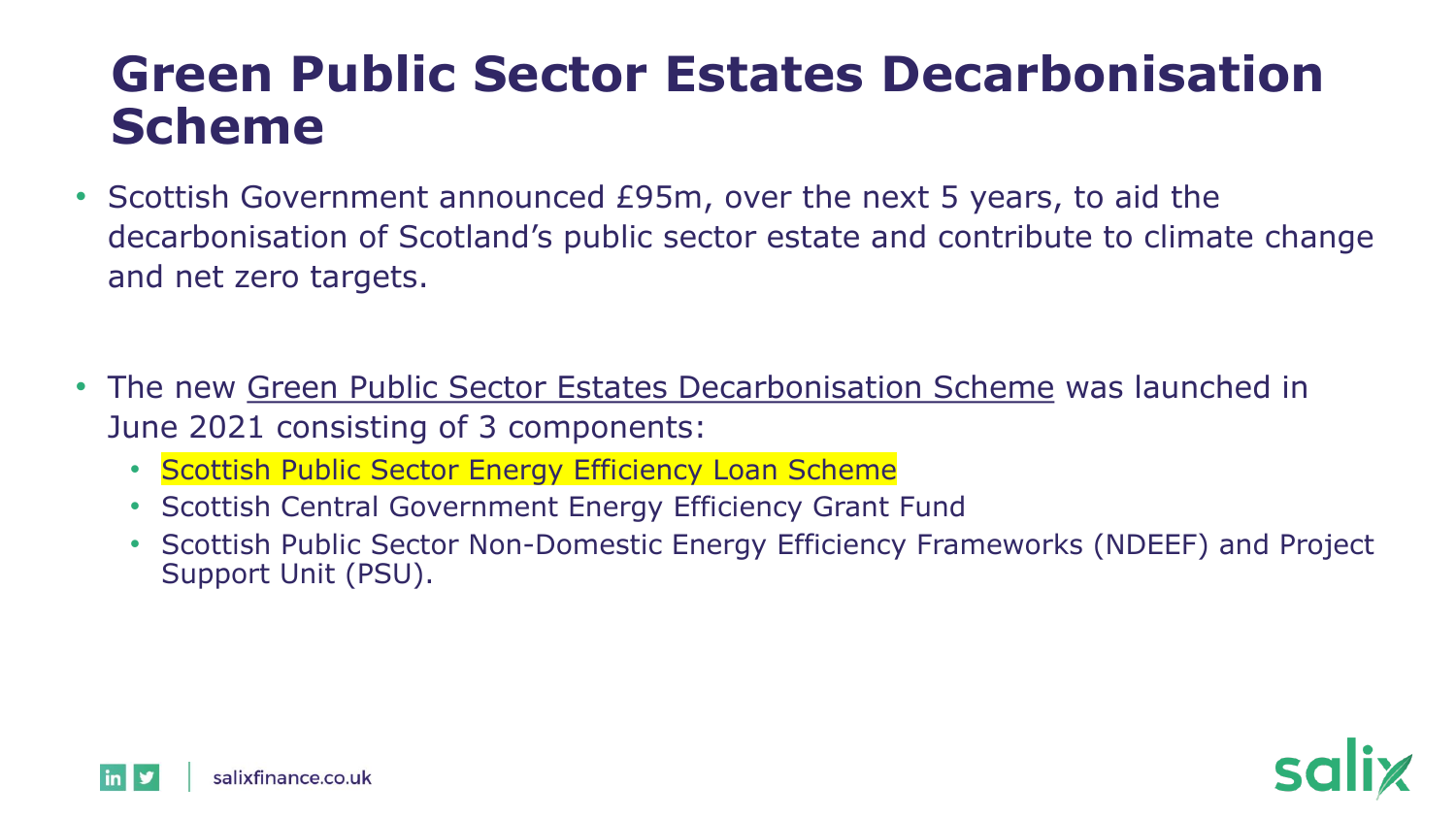#### **Salix Loans**

- Government owned, not-for-profit, working in **partnership with the Public Sector**
	- Local Authorities, Schools, Universities, Leisure Trusts
- **Interest-free funding** for spend to save energy efficiency improvement projects
- Working across England, Scotland and Wales
- Funded by:



**in** 



Department for Education







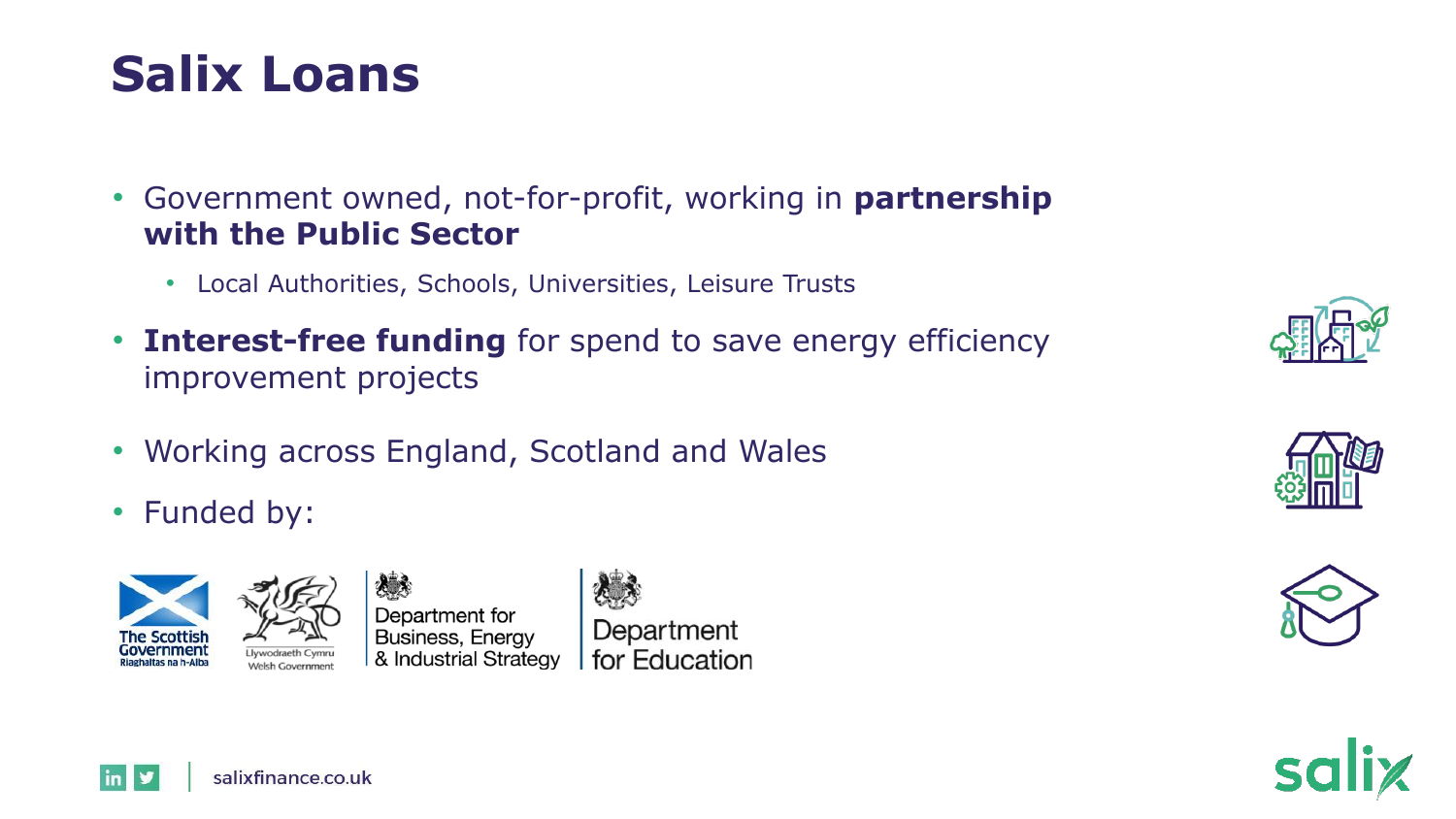#### **Salix in Scotland Since 2006**







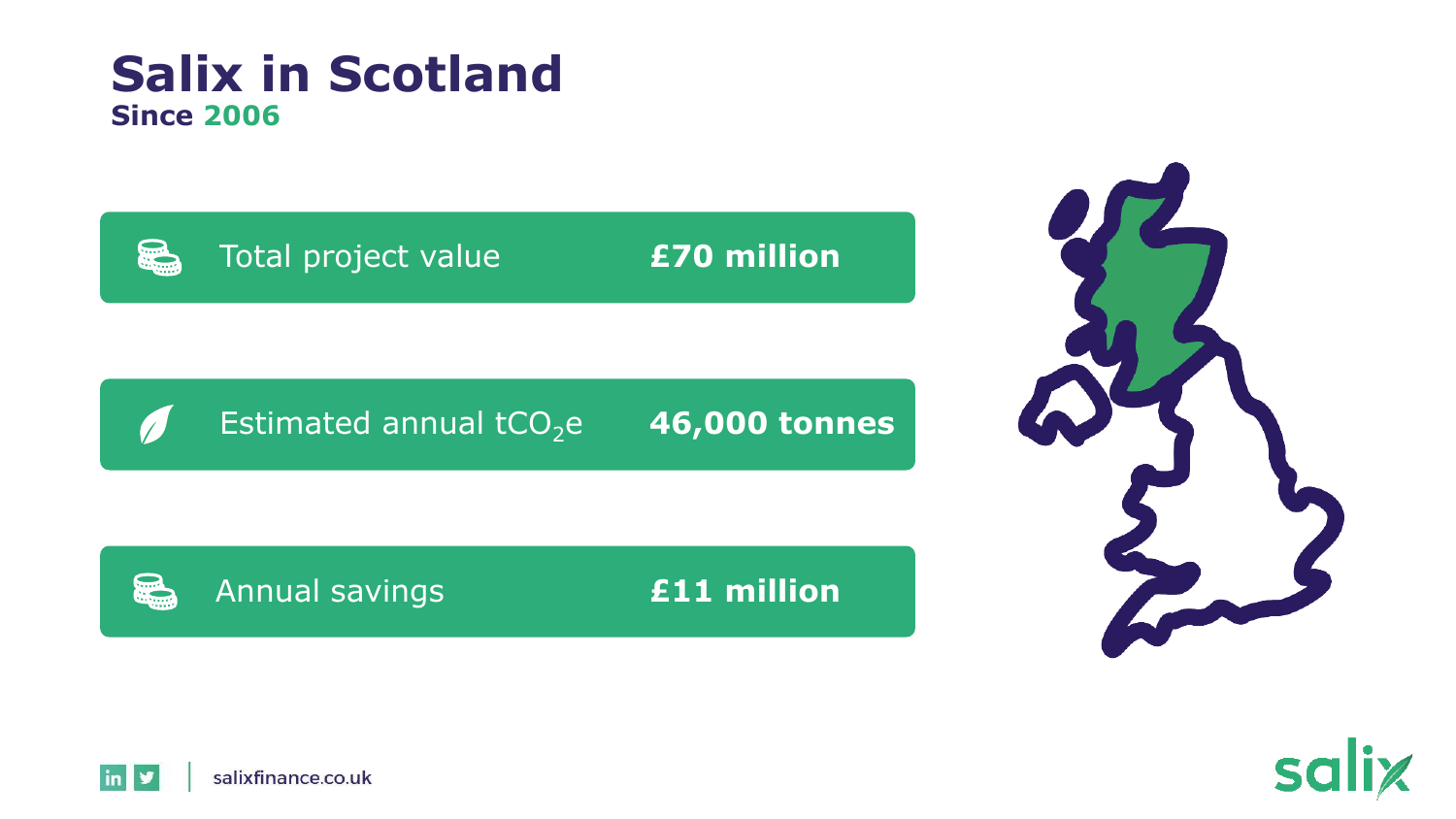### **Salix Energy Efficiency Loan Scheme - Criteria**

- **Carbon** Up to £305 per tonne of  $CO<sub>2</sub>$ e saved
- **Financial** 12 Year Payback (option to extend on a case-by-case basis)
- Salix fund up to 75% of project costs, 25% match funding by the public sector
- £10m of Funding Available for 2021/2022
- One-off interest-free loan
- Recycling Fund, savings are reinvested annually



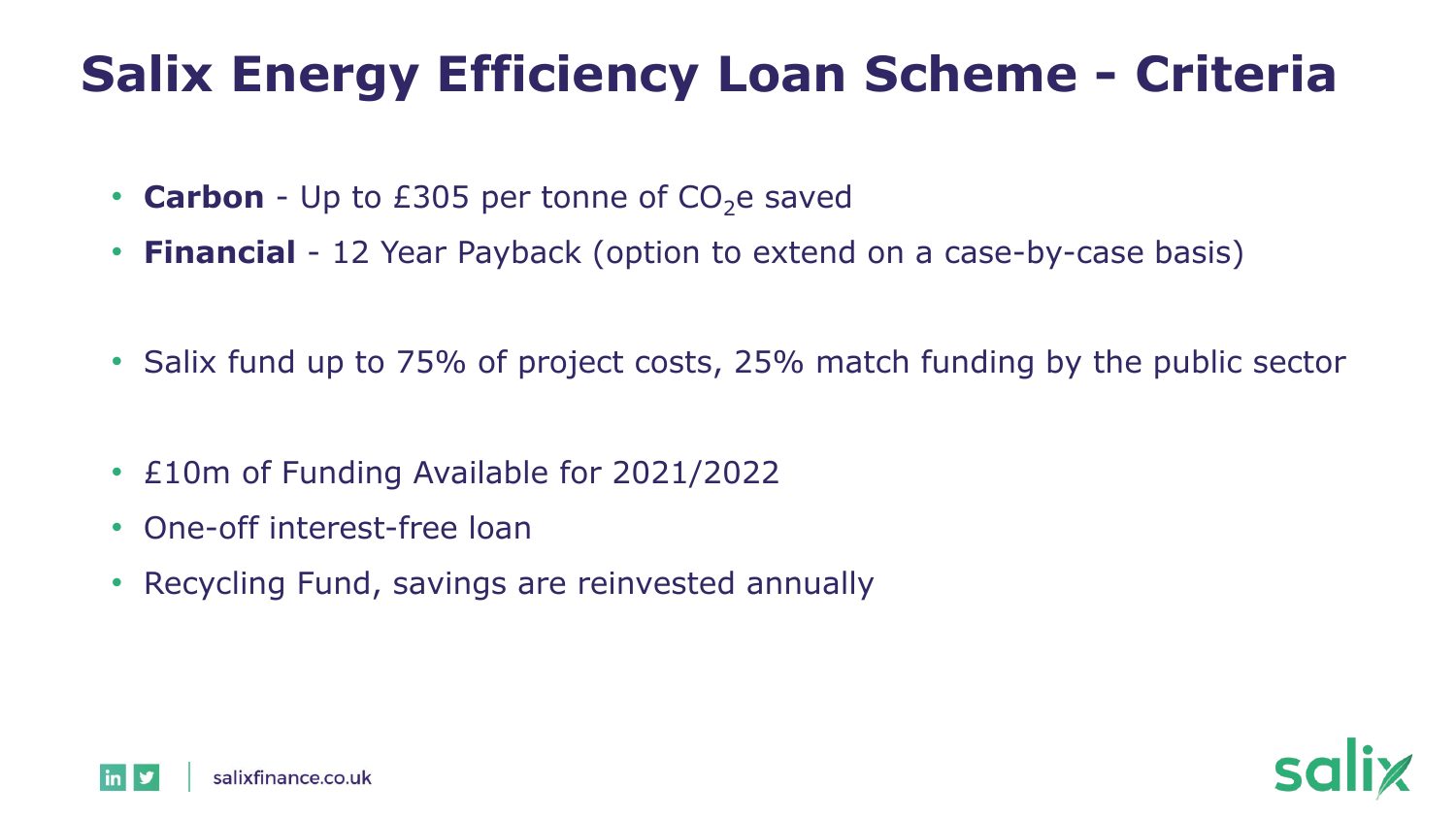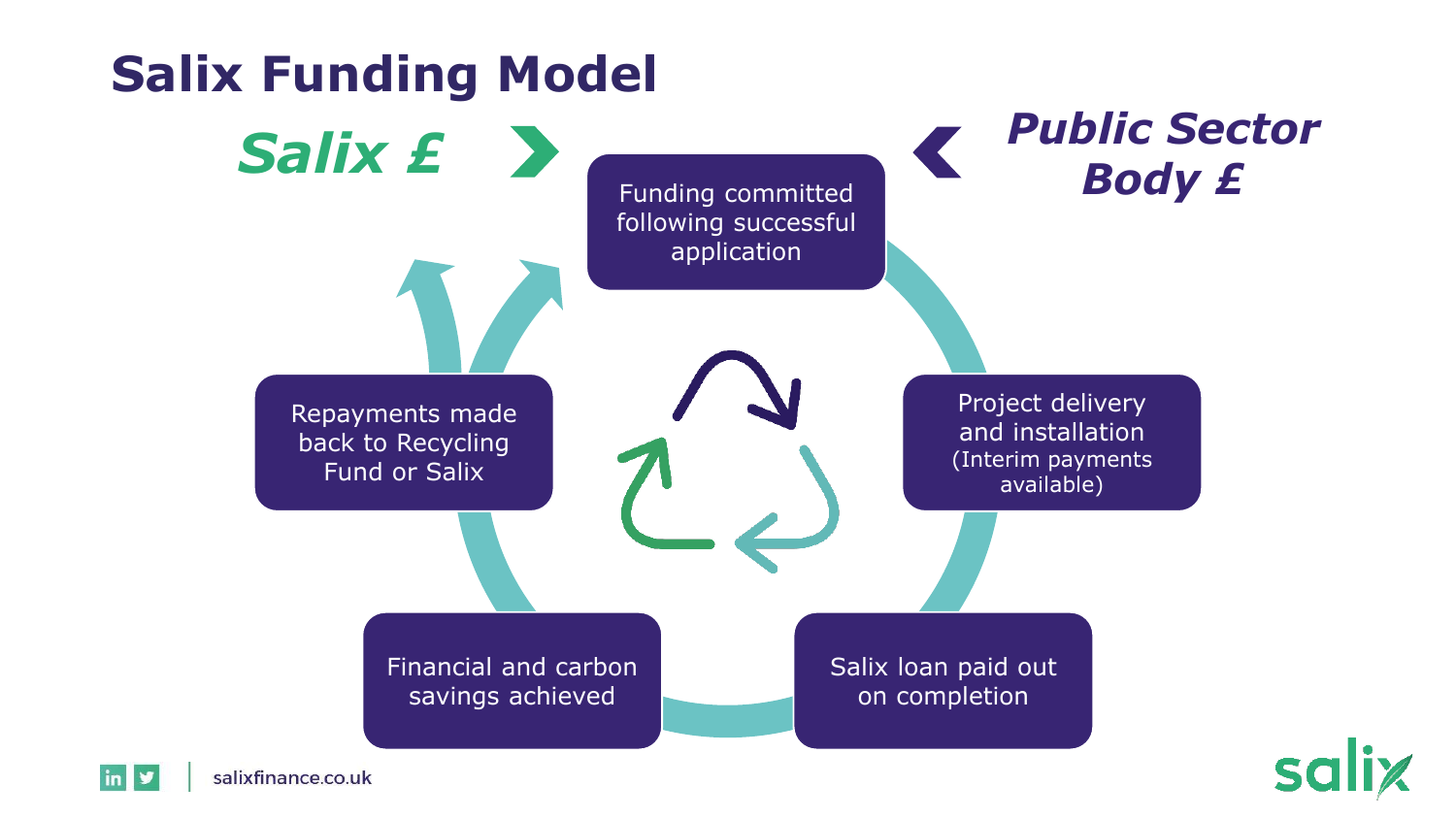## **Eligible Projects and Technologies**

- Over 120 eligible technologies, including Renewables
- Estate-wide retrofit
- Whole building retrofit
- Scottish Public Sector Non-Domestic Energy Efficiency Frameworks (NDEEF)
- Dedicated in house client and technical support
	- $\checkmark$  Application Form
		- $\checkmark$  Energy cost (p)
		- ✓ Project technology
		- $\checkmark$  Consumption (kwh)
		- $\checkmark$  Technology Cost (£)
	- $\checkmark$  Technical Specifications
	- $\checkmark$  Supporting Calculations

| <b>Total Salix</b><br><b>Funding</b><br><b>Requested</b> | <b>Total Project</b><br><b>Value</b> | <b>Total</b><br>Financial<br><b>Savings</b> | Payback in<br><b>Years</b> | <b>Total</b><br>$tCO2e$ pa | $E/$ tCO <sub>2</sub> e LT | <b>Compliancy</b> |
|----------------------------------------------------------|--------------------------------------|---------------------------------------------|----------------------------|----------------------------|----------------------------|-------------------|
| £3,885,000.00                                            | £3,885,000.00                        | £392,850                                    | 9.89                       | 1,048.09                   | 200.64                     | <b>Compliant</b>  |



<u>in</u> N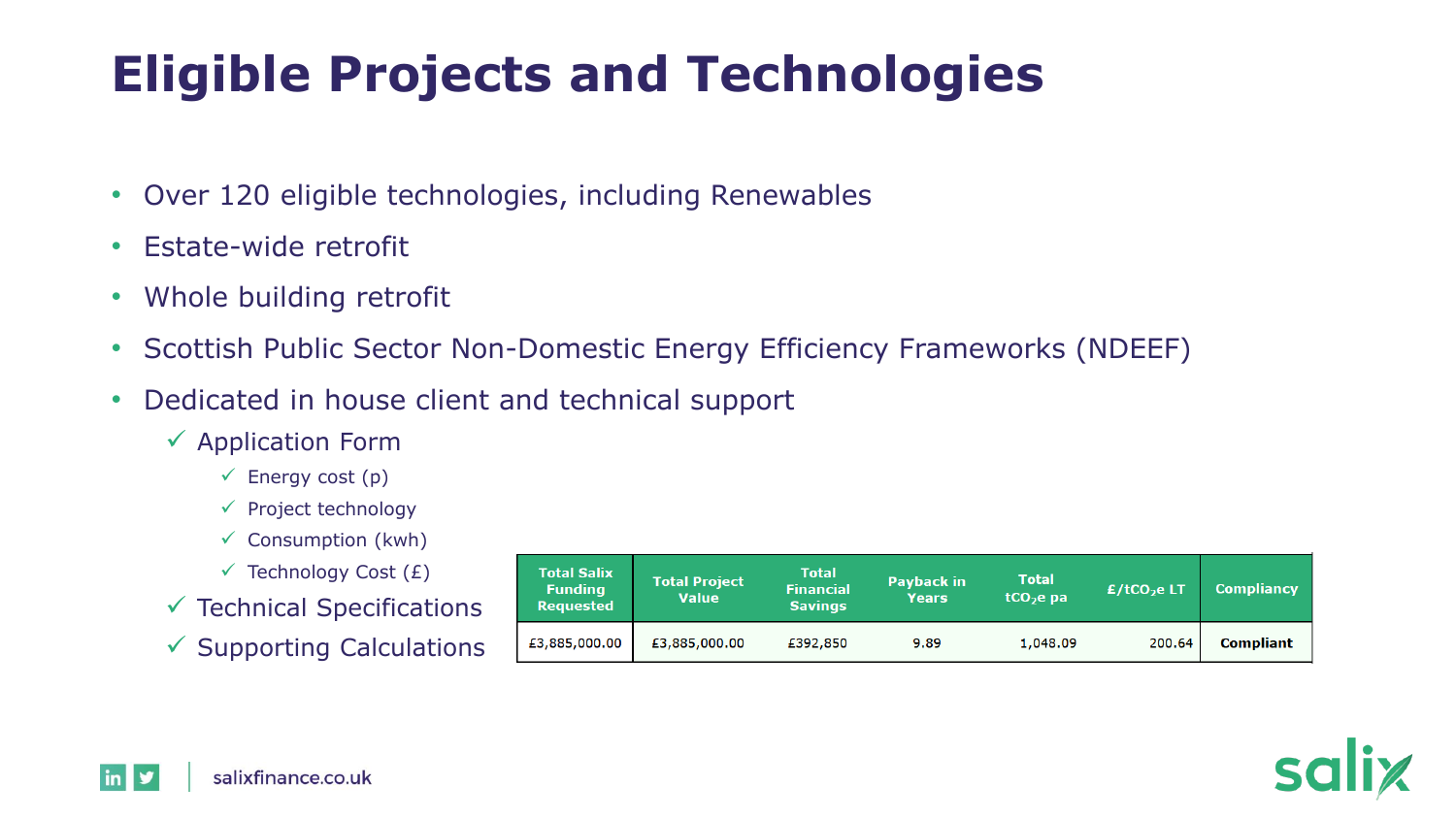#### **Strathclyde University – Recycling Fund**

#### **Total project value Annual carbon savings Annual financial saving**

- Used the Recycling Fund Model
- Funded over 30 projects across their estates, campuses and Glasgow City.
- Other technologies included:
	- Lab Upgrades
	- Solar PV
	- Motor Replacements
	- LED lighting







salixfinance.co.uk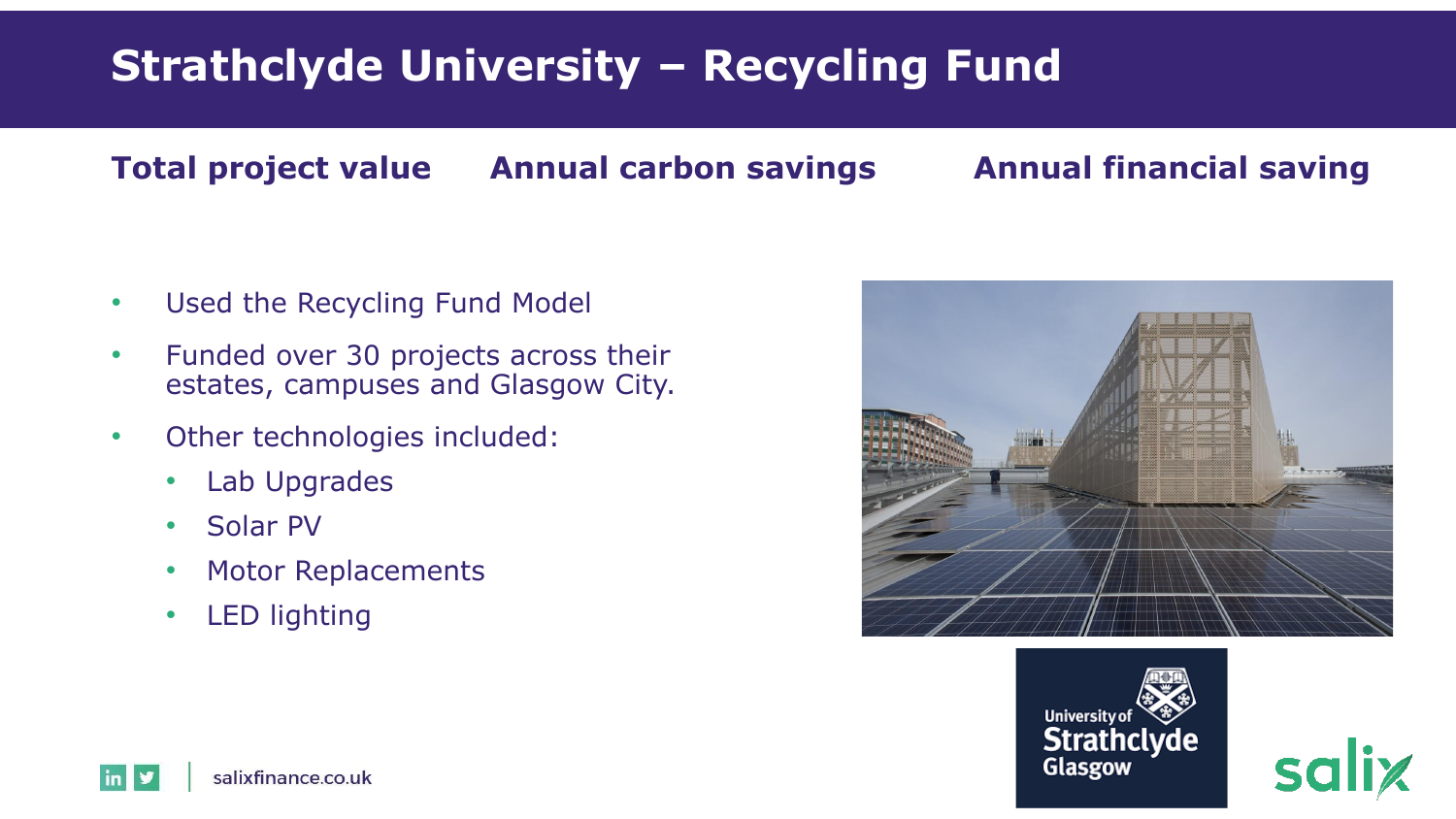# **Scottish Funding Council Schemes**



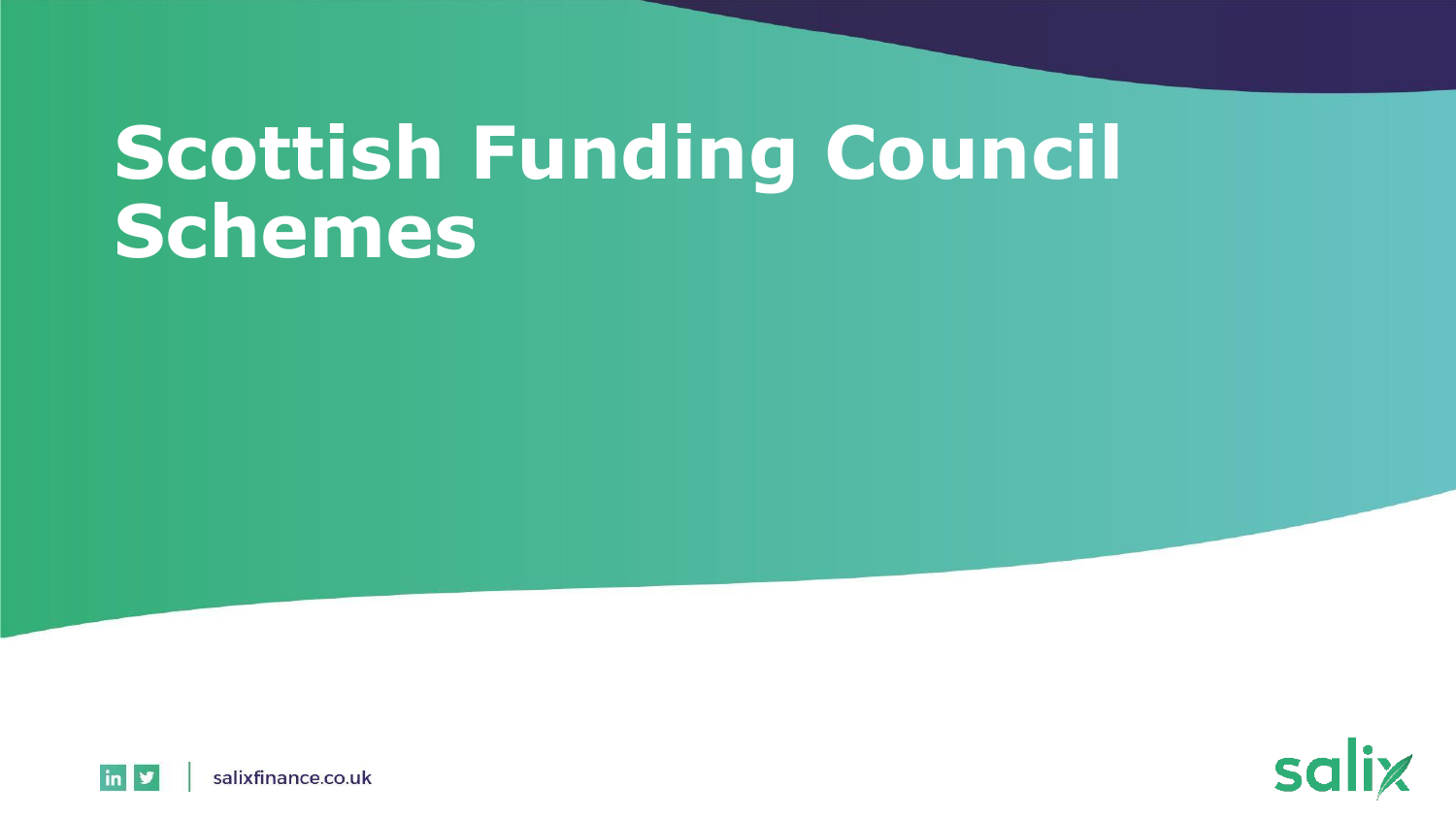### **SFC Programmes to date**

- University Carbon Reduction Fund (2017-18)
- Universities for the Future (2019-20)





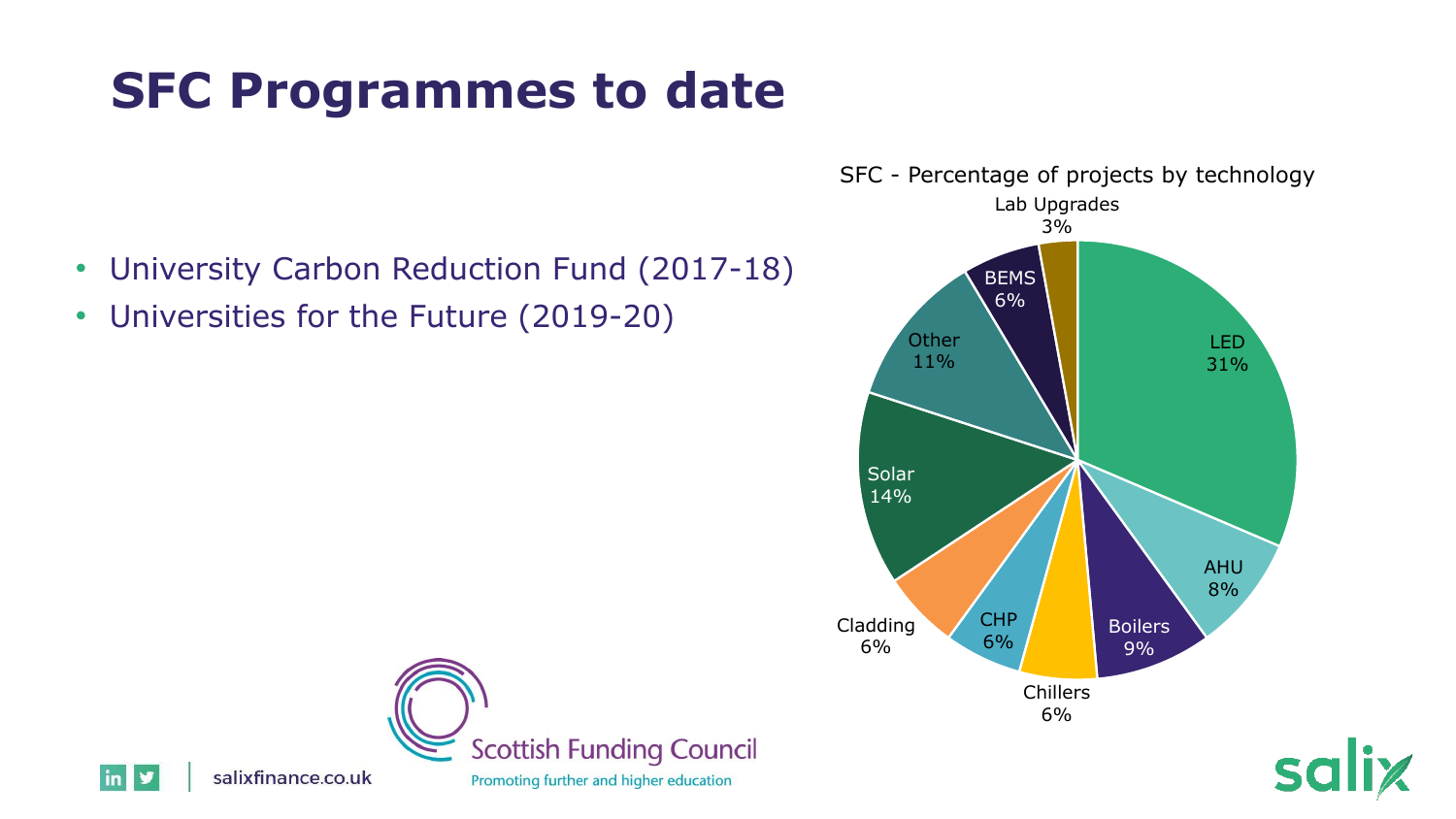#### **SFC Outcomes to date**



2-3% reduction in Scottish universities total carbon emissions

*\* calculated using emissions factors published by government for carbon footprinting*





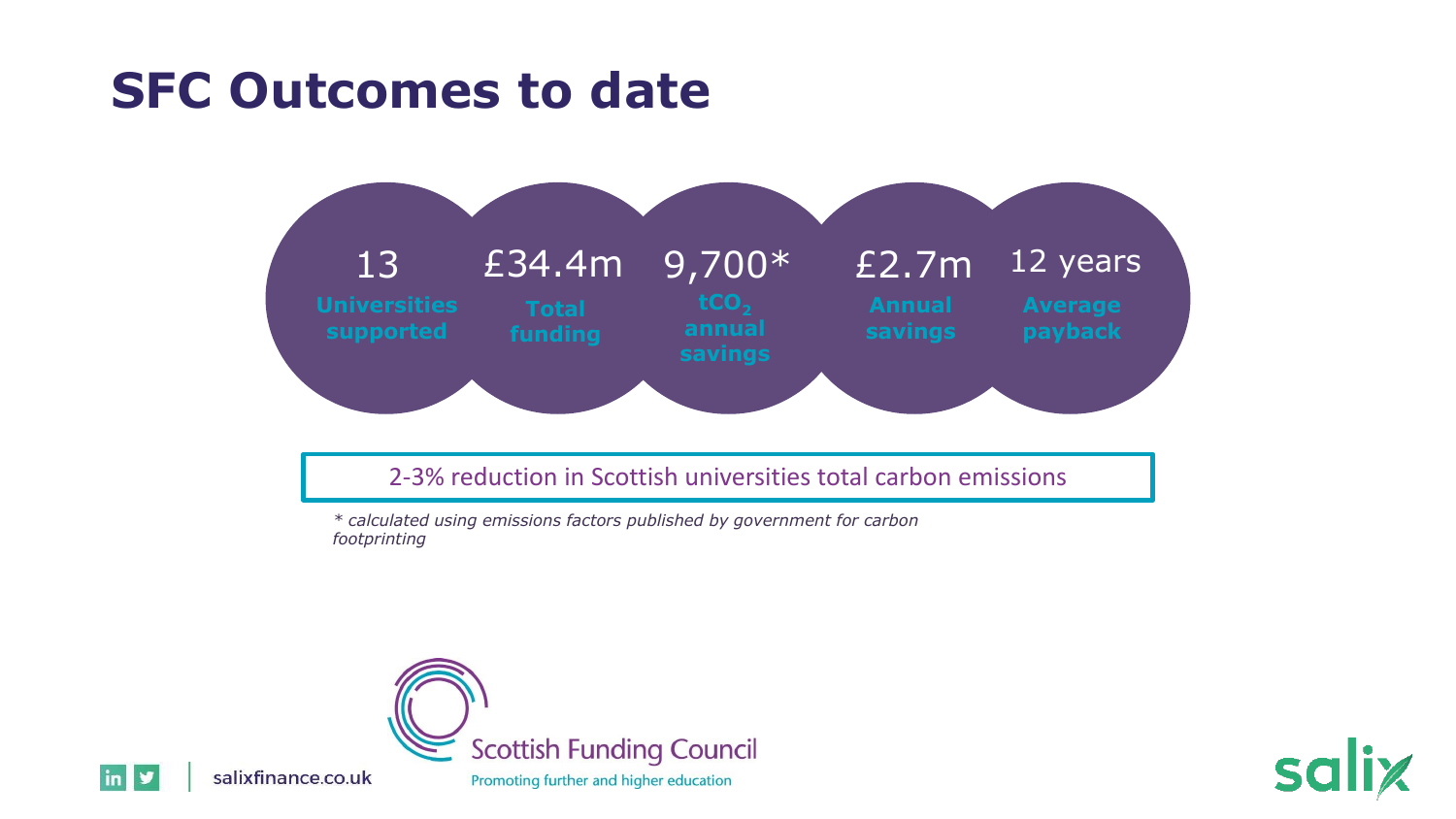### **University of Glasgow**

Building Cladding and Glazing Installation at Boyd Orr Building

#### **Project Summary**

- **Total Project Value - £1,395,000.00**
- **Annual financial saving - £93,942.00**
- **Annual tCO2 saving – 269.53**





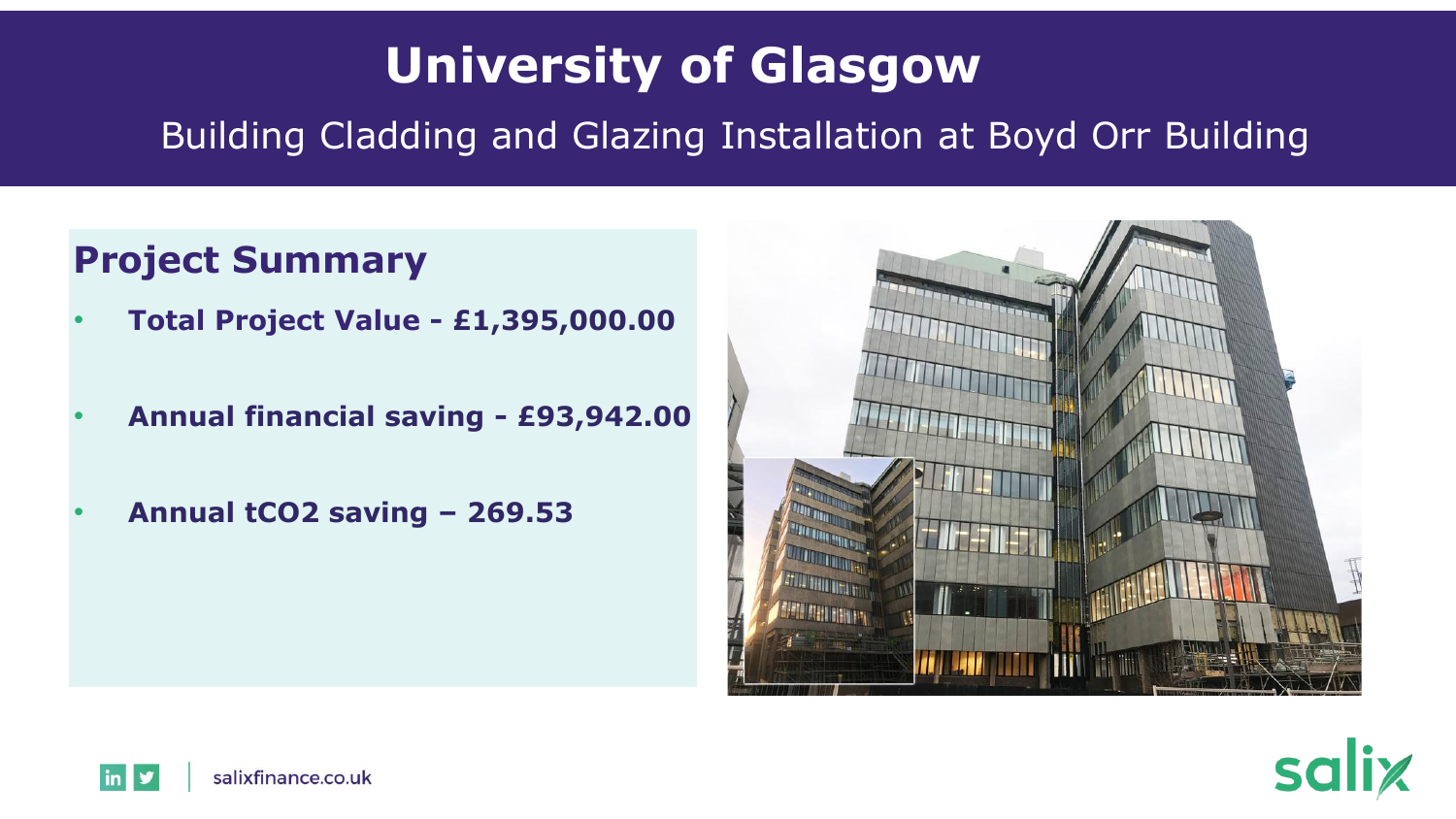#### **Scottish Funding Council Financial Transaction Programme 2021/22**

#### **Universities Financial Transactions Programme (UFTP)**

- Low-interest loans up to £32.8 million to support university capital investments made in response to the climate emergency. The programme aims to reduce the Scottish university sector's carbon footprint and institutions are encouraged to submit proposals that would showcase innovation and sustainability.
- The deadline for applications is **Midday 8th November**
- Submit **application form** and **SOCIE form** to [scotland@salixfinance.co.uk](mailto:scotland@salixfinance.co.uk)
- For more information, please visit our [website](https://www.salixfinance.co.uk/node/17569) or get in touch directly.



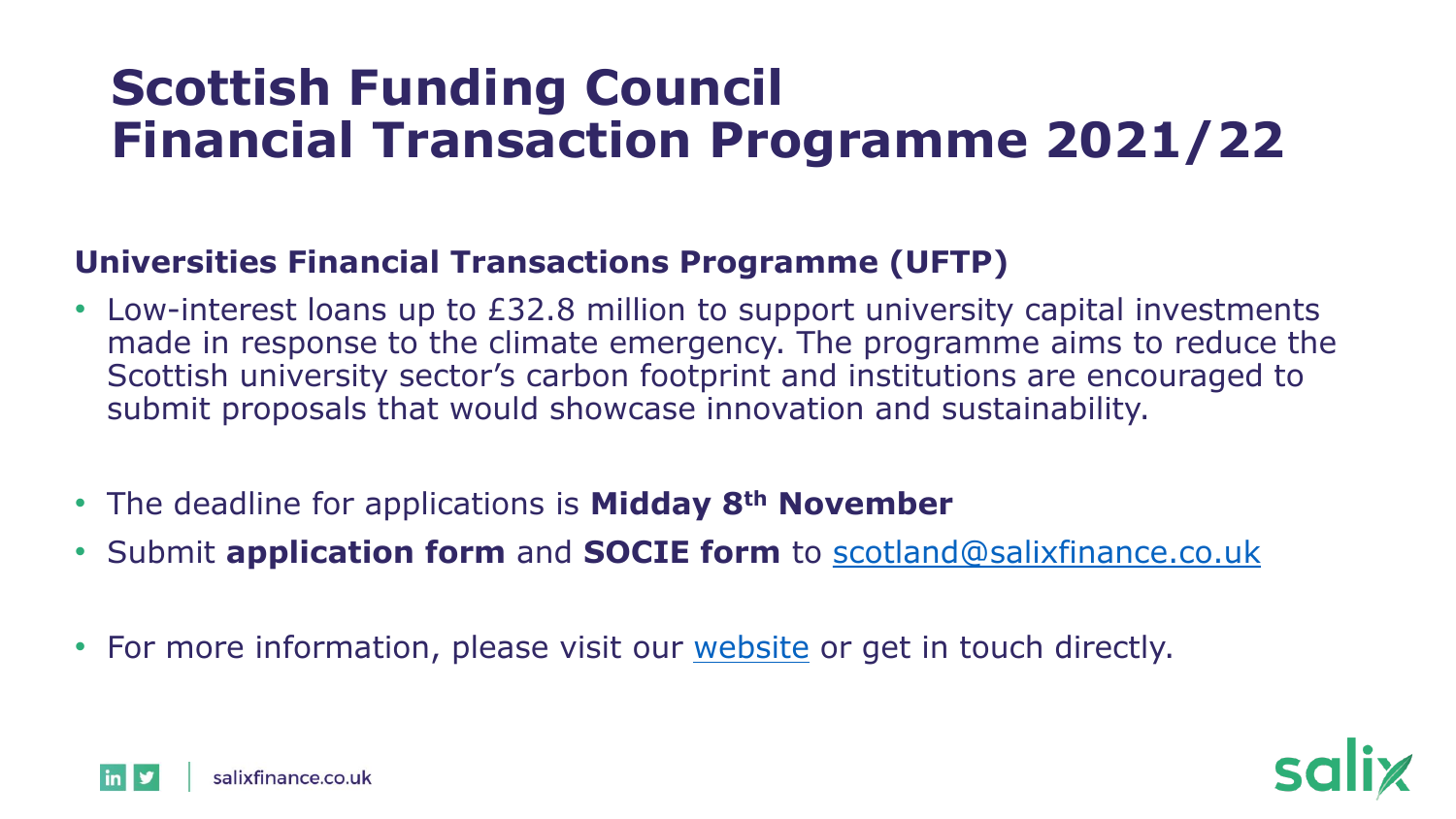#### **Timescales – UFTP 2021/22**





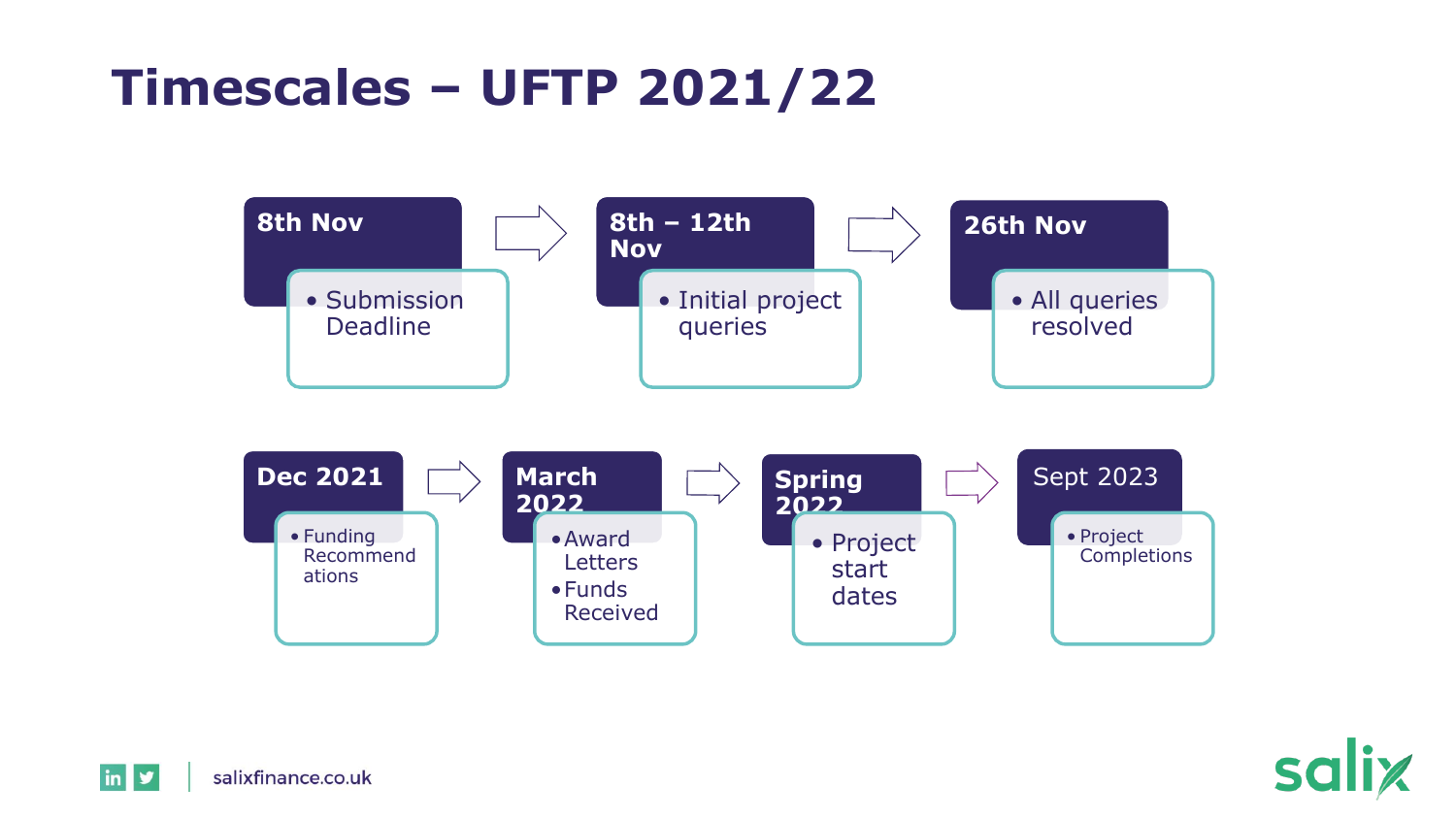#### **SFC Criteria**

- 1.1 Advance Net Zero Strategy 10
- 1.2 Support national & local energy strategies 10
- 1.3 Holistic Approach, contribution to wider sustainability issues 10
- 1.4 Collaboration with other public sector bodies -10
- 1.5 Alternative Funding 5





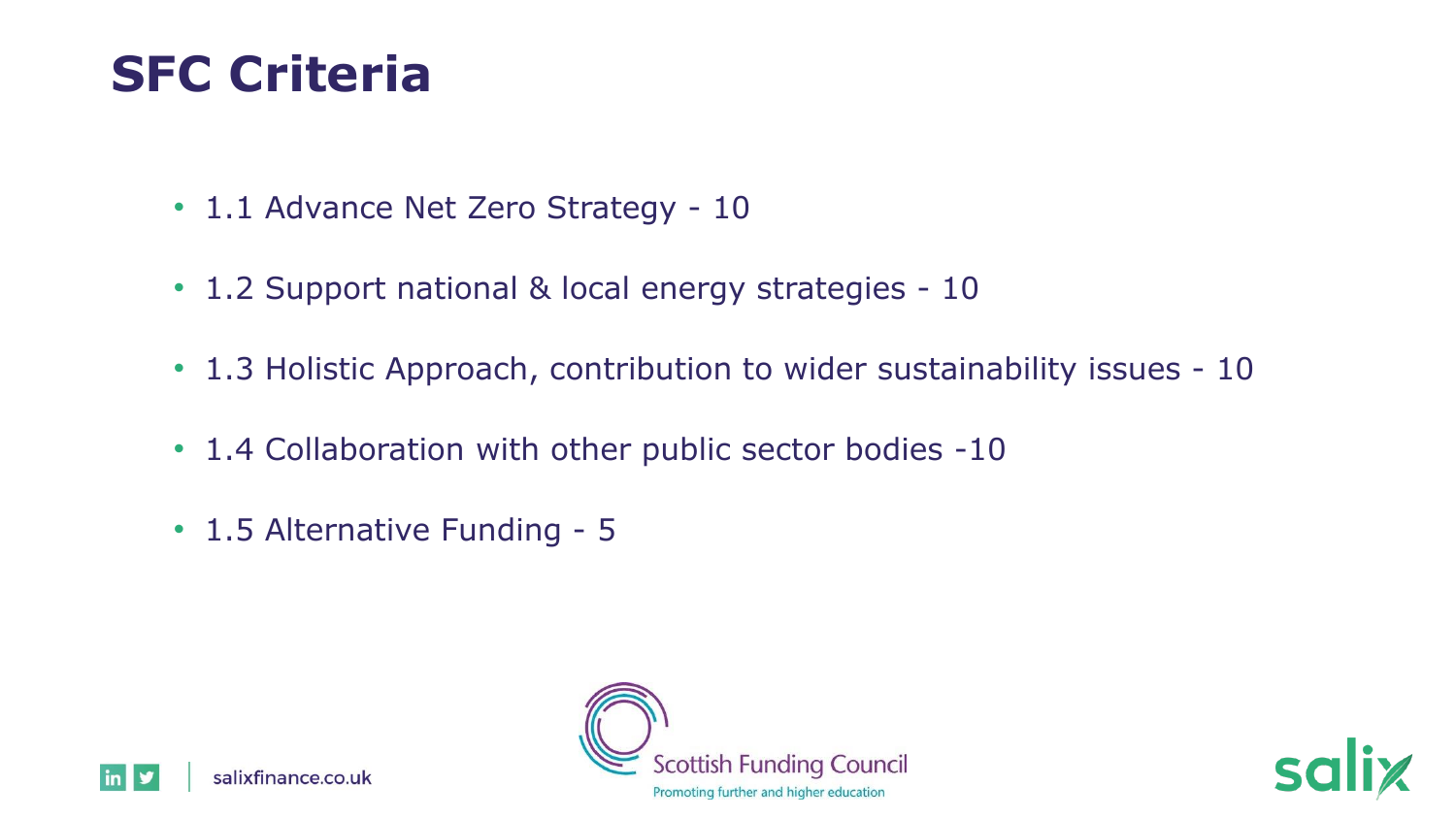### **Business Case Assessments**

#### What makes a good business case

- Clear, consistent and thorough level of detail on project
- Evidence of costs, consistent with project cost breakdown
- Best practice calculations Salix knowledge share
- Demonstrate institutional commitment to reducing carbon emissions. Show how project contributes to long-term holistic plan for decarbonisation of estate.
- Arrangements for programme management, delivery including allowance for contingency/slippage & risk mitigation.
- Current stage of project development
- Literature to demonstrate evidence of carbon savings, how technology works and evidence to show how savings should be achieved.





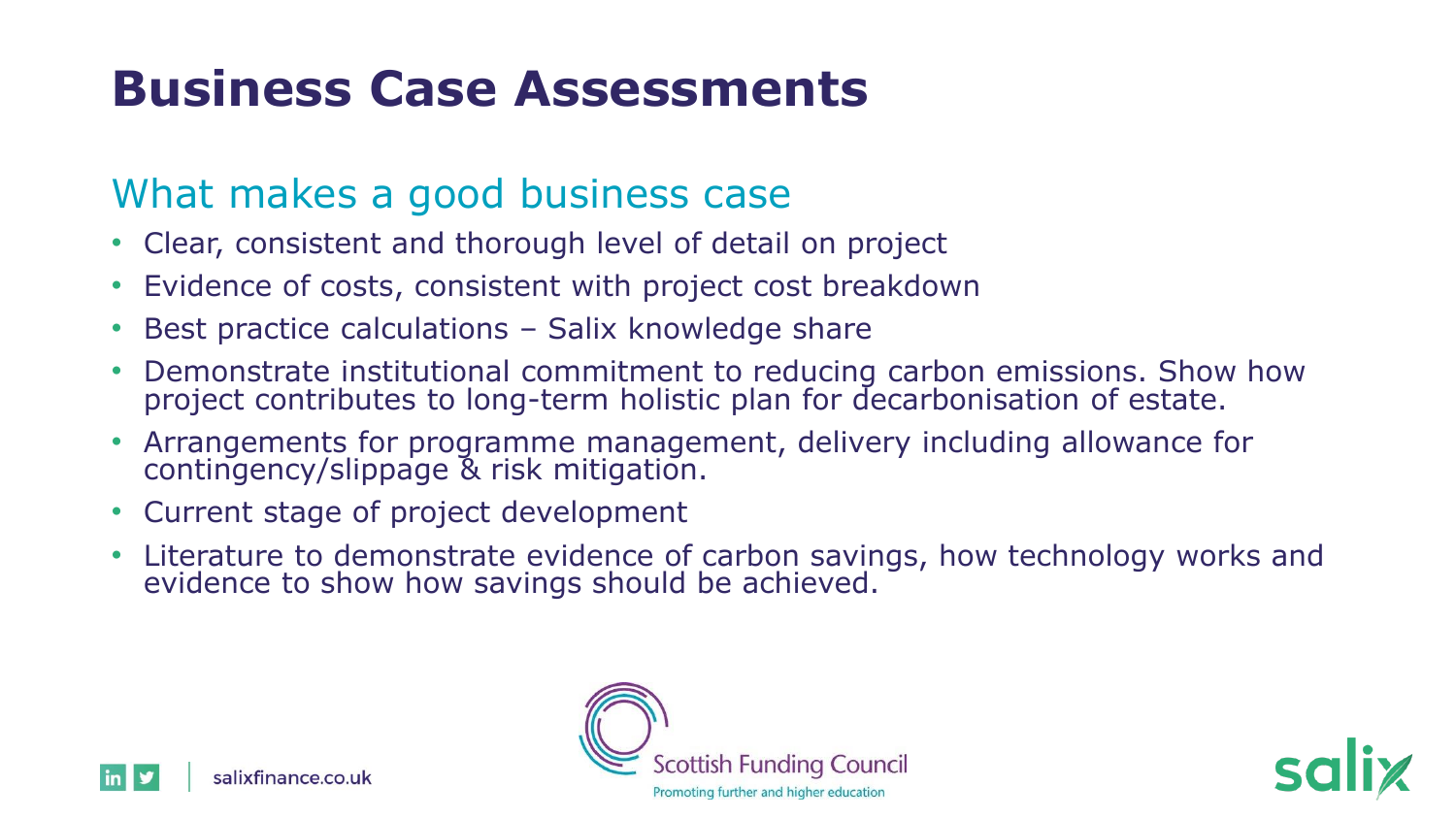### **Direct Environmental Benefits**

Applications should quantify the expected carbon savings and/or direct environmental benefits of the project(s)

- Section 3a Salix Support Tool
	- Measures listed on the 'technologies tab'
- Section 3b Alternative Measures
	- Measures not listed on the technologies tab but still meet the associated criteria





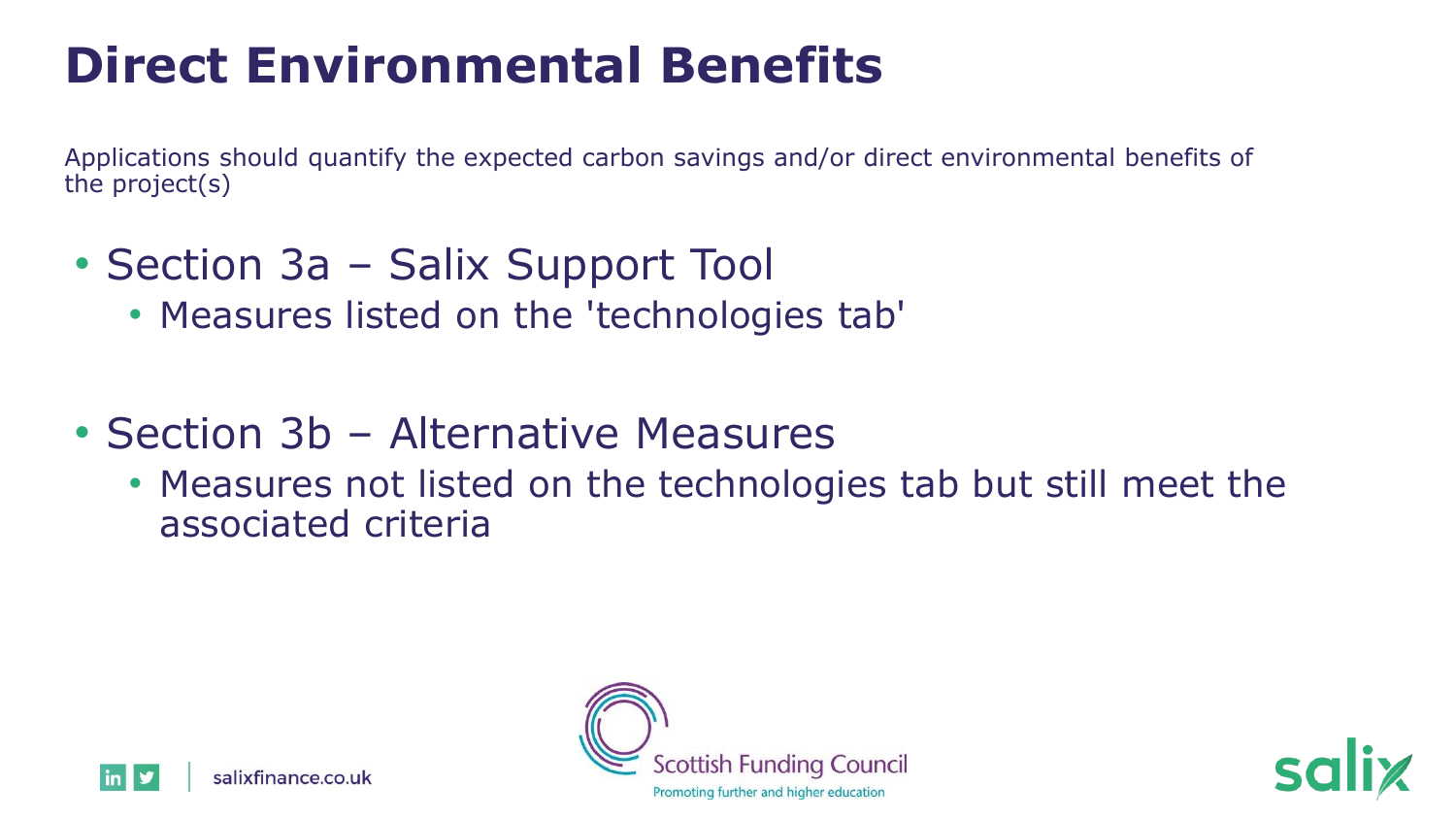## **Salix COP26 Diary**

- Holyrood Fringe Festival Platform, Glasgow & Virtual
	- Scotland's Role in Delivering a Net-Zero World
	- Saturday 6th November 13:00-14:30
- Salix Event City of Glasgow College, Marine Skills Centre
	- What net zero looks like: Climate projects across the UK
	- Tuesday 9th November 18.00-20.00
- TBC Universities Showcase with the COP26 Universities Network
	- 12th November
- Salix Meetings in Scotland